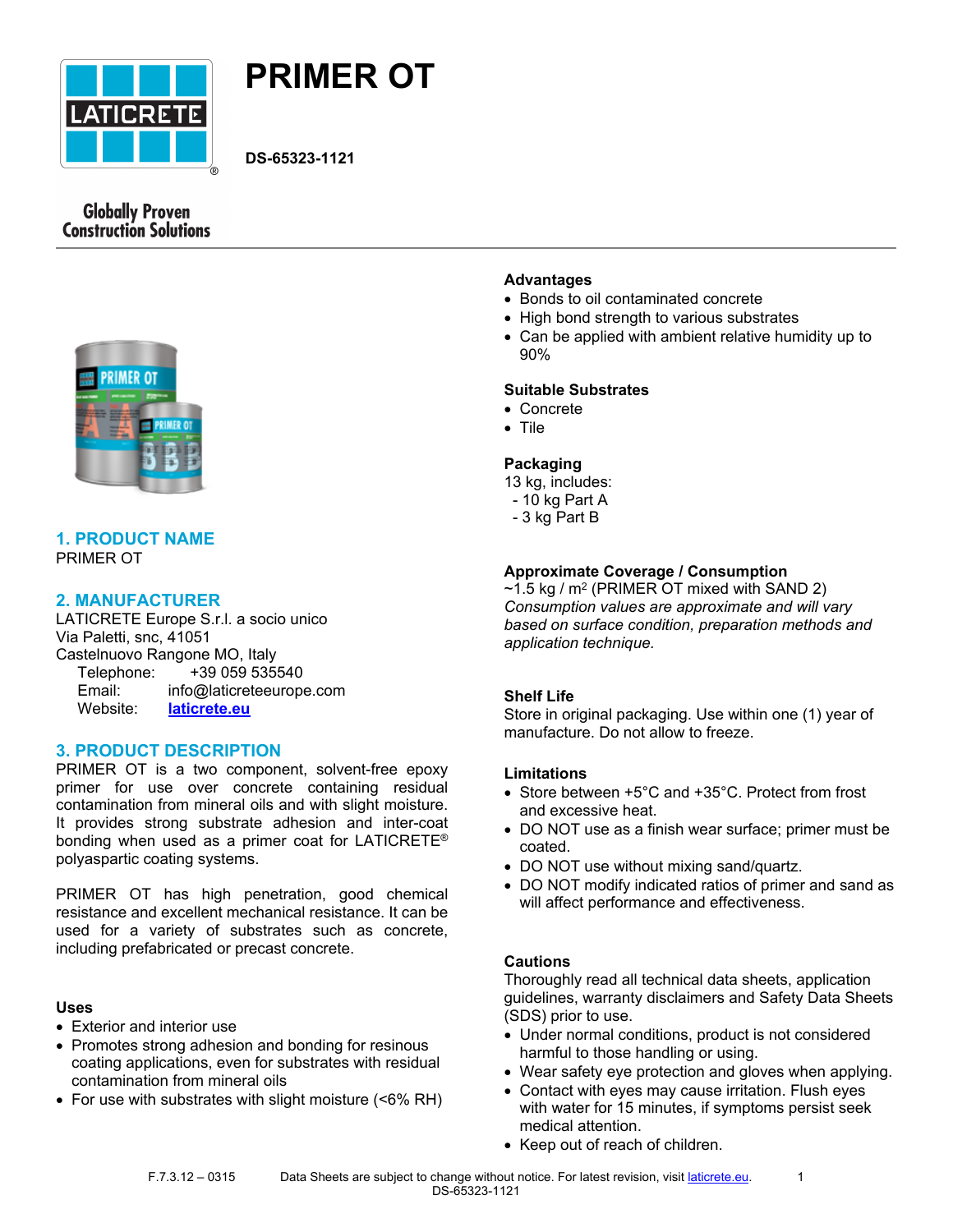# **4. TECHNICAL DATA**

#### **Physical Properties**

| Reaction to Fire According<br>to EN 13501-1: | F                                      |
|----------------------------------------------|----------------------------------------|
| Basis:                                       | <b>Epoxy Resins</b>                    |
| Appearance:                                  | Pale Yellow                            |
| Permeability to Water Vapour<br>(EN 12086):  | No                                     |
| Temperature Resistance:                      | From $-5^{\circ}$ C to $+55^{\circ}$ C |
| Bond Strength:                               | $> 2.0$ N/mm <sup>2</sup>              |

#### **Working Properties**

| Consistency:             | Fluid                                  |
|--------------------------|----------------------------------------|
| Wet Density at 20°C:     | 1,7 kg/L $(\pm 0.05)$                  |
| Application Temperature: | From $+5^{\circ}$ C to $+35^{\circ}$ C |
| <b>Application RH:</b>   | $< 90\%$                               |
| Mix Ratio:               | 10:3 by weight (A:B)                   |
| % Solids:                | $96\%$ ( $\pm$ 2%)                     |
| Working Time:            | 90 minutes                             |
| Dust-free:               | 6 hours                                |
| Dry to Touch:            | 8 hours                                |
| Minimum Re-Coat Time:    | 10 hours                               |
| Maximum Re-Coat Time:    | 24 hours                               |
| Time to Foot Traffic:    | 24 hours                               |
| Final Cure:              | 7 days                                 |

*Specifications subject to change without notification. Results shown are typical but reflect test procedures used. Actual field performance will depend on installation methods and site conditions.*

#### **5. INSTALLATION**

#### **Surface Preparation**

Always properly prepare surface as an open, porous surface is necessary for primer bonding. The surface must be deemed structurally and mechanically sound, clean, and dry.

Surfaces to be coated must be thoroughly cleaned of gross contaminants, oil and grease that may impede adhesion prior to application by using STONETECH® KLENZALL™ CLEANER. Surfaces must then be sanded, shot-blasted or mechanical ground depending on level of contamination. Following sanding, the area should be given a quick wipe or vacuum. Never use alcohol to clean the floor.

Newly constructed concrete substrates that have been cured for at least 28 days must be subjected to mechanical abrasion (shot peening) to eliminate the cement milk that forms on the surface. Old deteriorated concrete substrates must be scarified to remove the first layer of a few millimeters that could be friable due to mechanical wear. Existing tile substrates must be mechanically prepared (with abrasion or shot peening) before installation of PRIMER OT. This improves the mechanical bond of the substrate. If wet grinding, allow surface to fully dry prior to coating.

## **Mixing & Application**

Combine Part A with Part B in 10:3 ratio by weight, mechanically mix with a power drill at low speed for approximately 2-3 minutes. After mixing Parts A and B thoroughly, add SAND 2 in a ratio of 1:1 by weight (PRIMER OT : SAND 2). *Do not modify indicated ratios of primer and sand as will affect performance and effectiveness.* After mixing PRIMER OT with SAND 2, product is ready for use and does not require dilution or thinning.

Product can then be applied using a smooth steel trowel, spreader smoother or rubber squeegee.

PRIMER OT will typically be dry to the touch about 8 hours after application, depending on ambient temperature, slab temperature and humidity. Prior to recoating, PRIMER OT should be lightly sanded with a floor sander with a 60-screen pad or equivalent to help improve adhesion with subsequent resinous coating applications. Following sanding, the area should be given a quick wipe or vacuum prior to re-coating. Never use alcohol or solvents to clean the floor.

*Note: Field test areas are required in order to validate performance and adhesion, to ensure system performance as specified for the intended use. It is recommended to apply PRIMER OT in a discrete area (usually in an area affected with the most contamination), and evaluate performance and adhesion 24 hours after application. Contact [Technical Services](mailto:technicalservices@laticreteeurope.com?subject=PRIMER%20OT%20-%20Adhesion%20Test) for additional details.* 

# **6. AVAILABILITY AND COST**

#### **Availability**

LATICRETE® materials are available worldwide. For distributor information, please contact LATICRETE Europe S.r.l. a socio unico:

+39 059 535540

[info@laticreteeurope.com](mailto:info@laticreteeurope.com)

For on-line distributor information, visit www.laticrete.eu.

#### **Cost**

Contact LATICRETE Europe S.r.l. a socio unico to obtain complete information and cost.